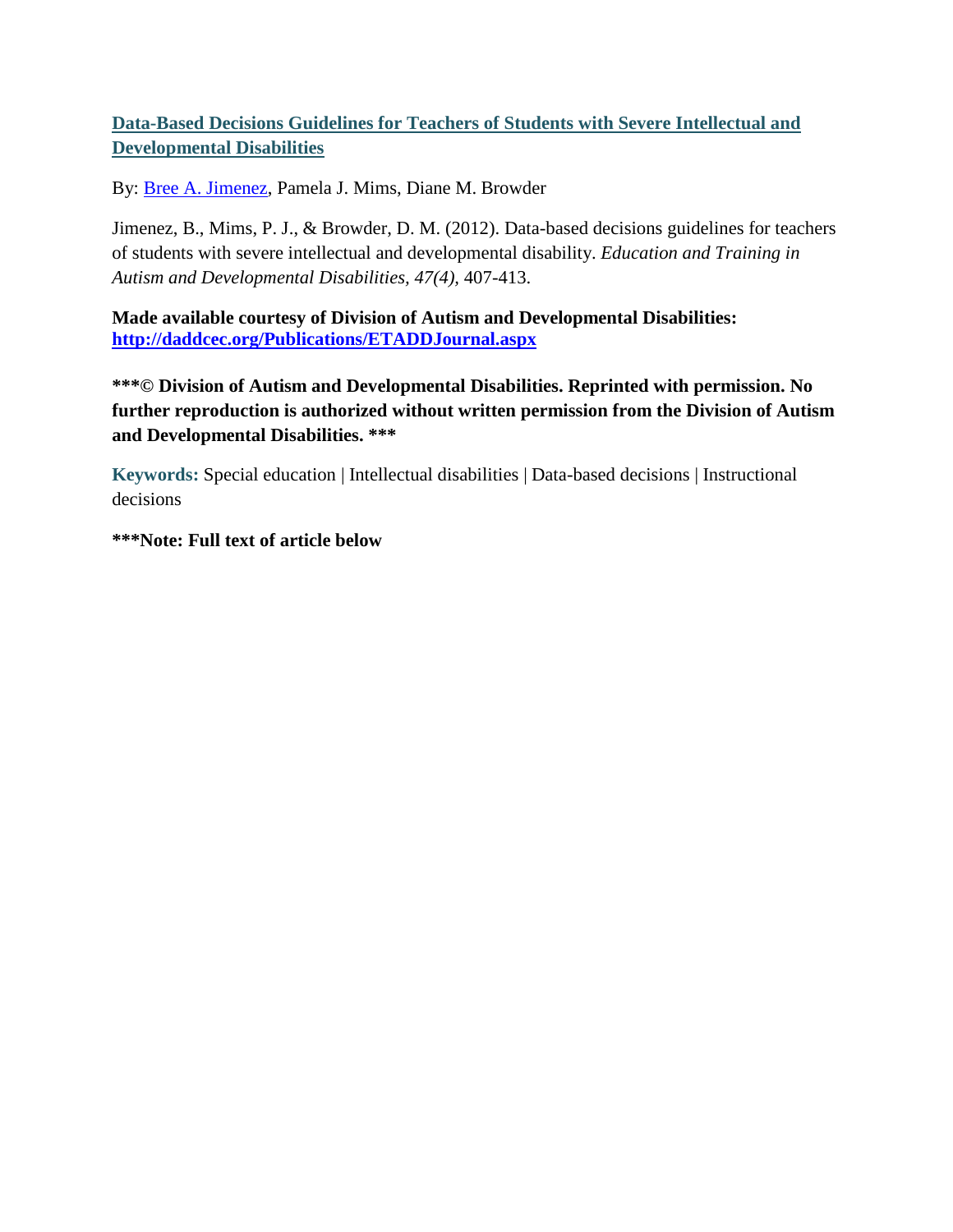# **Data-Based Decisions Guidelines for Teachers of Students with Severe Intellectual and Developmental Disabilities**

Bree A. Jimenez University of North Carolina at Greensboro

Pamela J. Mims East Tennessee State University

Diane M. Browder University of North Carolina at Charlotte

*Abstract: Effective practices in student data collection and implementation of data-based instructional decisions are needed for all educators, but are especially important when students have severe intellectual and developmental disabilities. Although research in the area of data-based instructional decisions for students with severe disabilities shows benefits for using data, there is limited research to demonstrate teachers in applied settings can acquire the decision-making skills required. The purpose of this research was to demonstrate how teachers from five states acquired a set of data-based decisions implementation guidelines through online professional development. Recommendations for practice and future research are included.*

Although one of the most important issues in today's schools is to promote student achievement to meet expectations for either progress on the IEP or state accountability, teachers of students with severe disabilities often lack the tools needed to determine if students are on track for meeting expectations. Teachers may have exposure to methods of data collection, but not know how to use data systematically to make data-based decisions. Data-based decisions can be defined as the use of student performance data to make instructional decisions (Farlow & Snell, 1989). Prior research has shown that students make more progress when teachers follow decision-making guidelines for reviewing data (Browder, Demchak, Heller, & King, 1989). By linking this decisionmaking to data used in an alternate assess-

Support for this research was provided in part by Grant No. R324AQ080014 from the U.S. Department of Education, Institute of Education Sciences, awarded to the University of North Carolina at Charlotte. The opinions expressed do not necessarily reflect the position or policy of the Department of Education, and no official endorsement should be inferred. Correspondence concerning this article should be addressed to Bree A. Jimenez, University of North Carolina at Greensboro, 421 School of Education Building, PO Box 26170, Greensboro, NC 27402-6170. E-mail: bajimene@uncg.edu

ment portfolio, Browder, Karvonen, Davis, Fallin, & Courtade-Little (2005) found that data-based decision making skills can improve alternate assessment outcome scores.

A comprehensive review by Browder, Wakeman, Ahlgrim-Delzell, and Hudson (2010) of the research on data-based decisions by teachers of students with severe disabilities reveals that nearly all studies on this topic were conducted over two decades ago. Although from the 1980s and early 1990s, this literature provides important evidence that (a) data helps teachers identify patterns of progress (Utley, Zigmond, & Strain, 1987); (b) teachers have some confusion about how to review data to make decisions for students with severe disabilities (Grigg, Snell, & Lloyd, 1989); (c) teachers can improve their data review skills with training (Browder et al., 1989), and (d) applying data-based decisions can improve student progress (Browder, Liberty, Heller, & D'Huyvetters, 1986.). For example, Utley et al., (1987) conducted a study to examine the effects of the amount of documentation of student performance on the ability of teachers to accurately analyze the trend in frequency data. Forty undergraduate and graduate students in special education or related fields were randomly assigned to form four groups. Teachers were given an instructional packet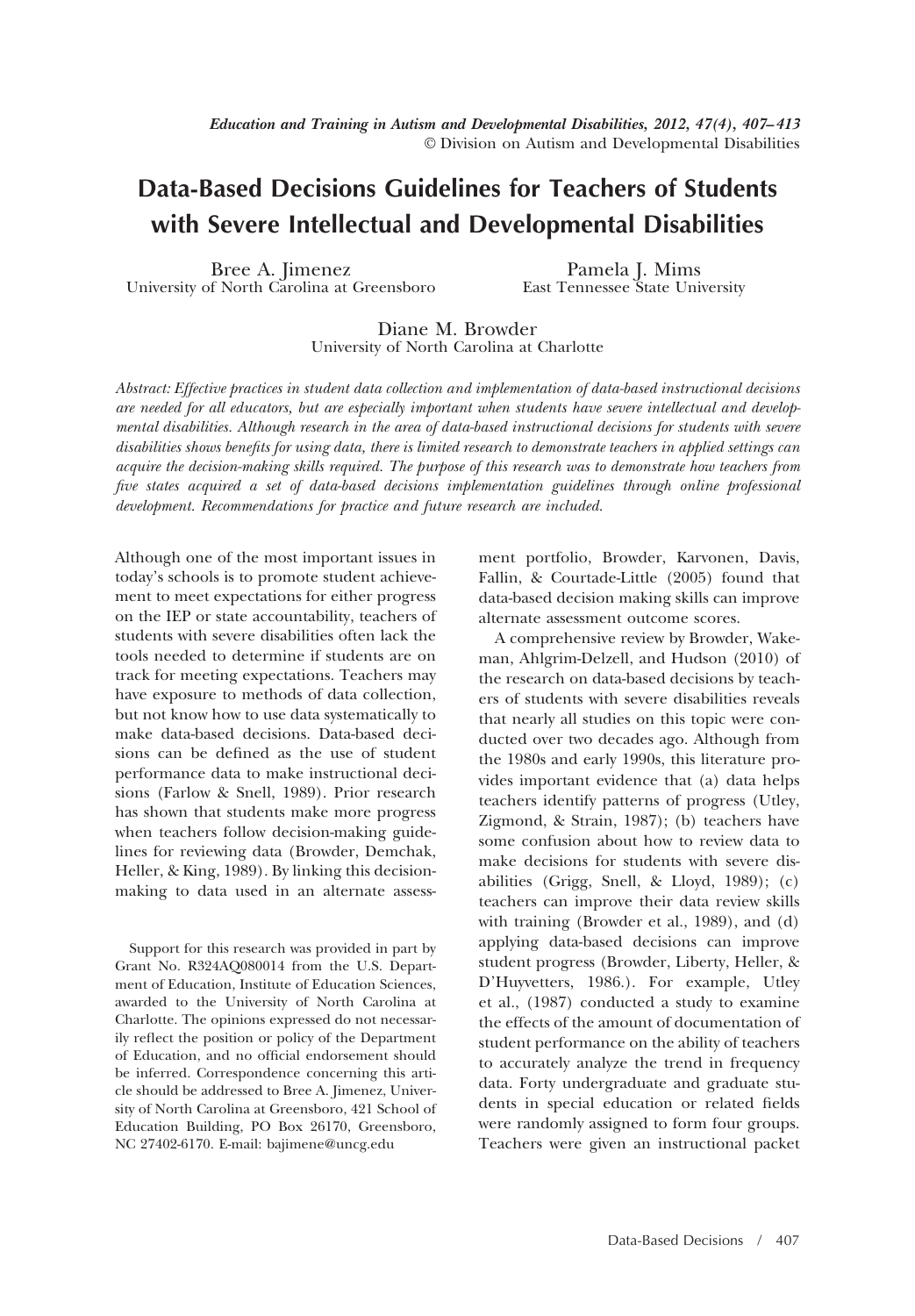that included information on the basic principles of data collection, graphing, and calculation of a six-day line of progress. Teachers applied the training to four types of data: observation only; observation and raw data; observation, raw data, and graphs; observation, raw data, graphs, and the six-day line of progress. Findings indicated that errors on trend analysis were made by teachers regardless of the form of data that was used.

Besides needing data to identify patterns of progress, teachers also need guidelines for making decisions. Grigg, Snell, and Lloyd (1989) interviewed teachers of students with severe disabilities on the topic of instructional decisions, and found that despite their training in data collection, the teachers did not consistently apply strategies to interpret student data. The teachers reported that at times they used "intuition" to make decisions, and felt that the data collected and graphed did not always represent their students' performance. However, Fuchs and Fuchs (1986) found that teachers and other educators are more effective and efficient when applying strategies for data-based decisions to influence instructional decisions for students with disabilities. Teachers may not find data useful if they have not received training in a methodology to analyze student progress.

The research on data-based decisions from two decades ago also reveals that teachers can master a system for reviewing data and making instructional decisions. For example, Browder, et al., (1986) taught three teachers of students with severe disabilities to use a data review checklist to match instructional decisions to data trends (e.g., when progress was too slow, teachers improved prompt fading). The teachers also self-monitored whether they adhered to the guidelines. With teacher's selfmonitoring and concurrent use of the guidelines, consistent student progress was noted. Belfiore and Browder (1992) found similar outcomes for instructors working with adults with severe disabilities.

The most recent textbooks in severe disabilities continue to promote the importance of data collection and review (e.g., Browder & Spooner, 2011; Collins, 2007; Snell & Brown, 2010; Westling & Fox, 2004.) All provide similar models for data collection based on principles of applied behavior analysis such as task analysis, frequency counts, and discrete trial data. In contrast, most do not offer a specific system of guidance for summarizing and reviewing data and make instructional decisions based on data patterns. The early research on data-based decision making suggests that such specificity may be needed. In 1989, Munger, Snell, and Lloyd completed a study in which they explored teachers' decisions based on frequency of data collection and different trends on graphs. The study also examined whether teachers' judgments based on different data collection frequency varied with the trend of the student performance data. When data was variable or showed a decrease or no change, teacher's judgments differed. Data collected more than once per week indicated a more consistent and accurate data-based decision from teachers. Both results suggest teachers need some "rules" for how often to take data and how to interpret data patterns. Similarly, Farlow, and Snell (1989) investigated the decision-making practices of 57 special education teachers of students with severe disabilities, who took student progress data on a regular basis. Although respondents collected ongoing data, they lacked consistent guidelines to evaluate data to make instructional decisions.

Browder, Spooner, and Jimenez (2011) describe a specific data-based decision model that is derived from research showing student progress improved when teachers followed the guidelines (Browder et al., 1986; Browder et al., 1989; Browder et al., 2005; Belfiore & Browder, 1992). In this model, teachers collect data at least three times per week and graph it daily using a form that superimposes the graph on the data sheet for ease of data review. The teacher sets minimum criteria for adequate progress every two weeks. At the end of two weeks, the data are reviewed to determine if it meets one of five data patterns including mastery, adequate progress, no progress, slow progress, or inconsistent. If mastery has occurred, the teacher plans the next target for instruction and if progress is adequate, no change is needed. For no progress, the teacher receives a list of guidelines for how to simplify and shape responding. For slow progress, the teacher receives a list of ideas to improve antecedents such as using more systematic prompt fading. When students have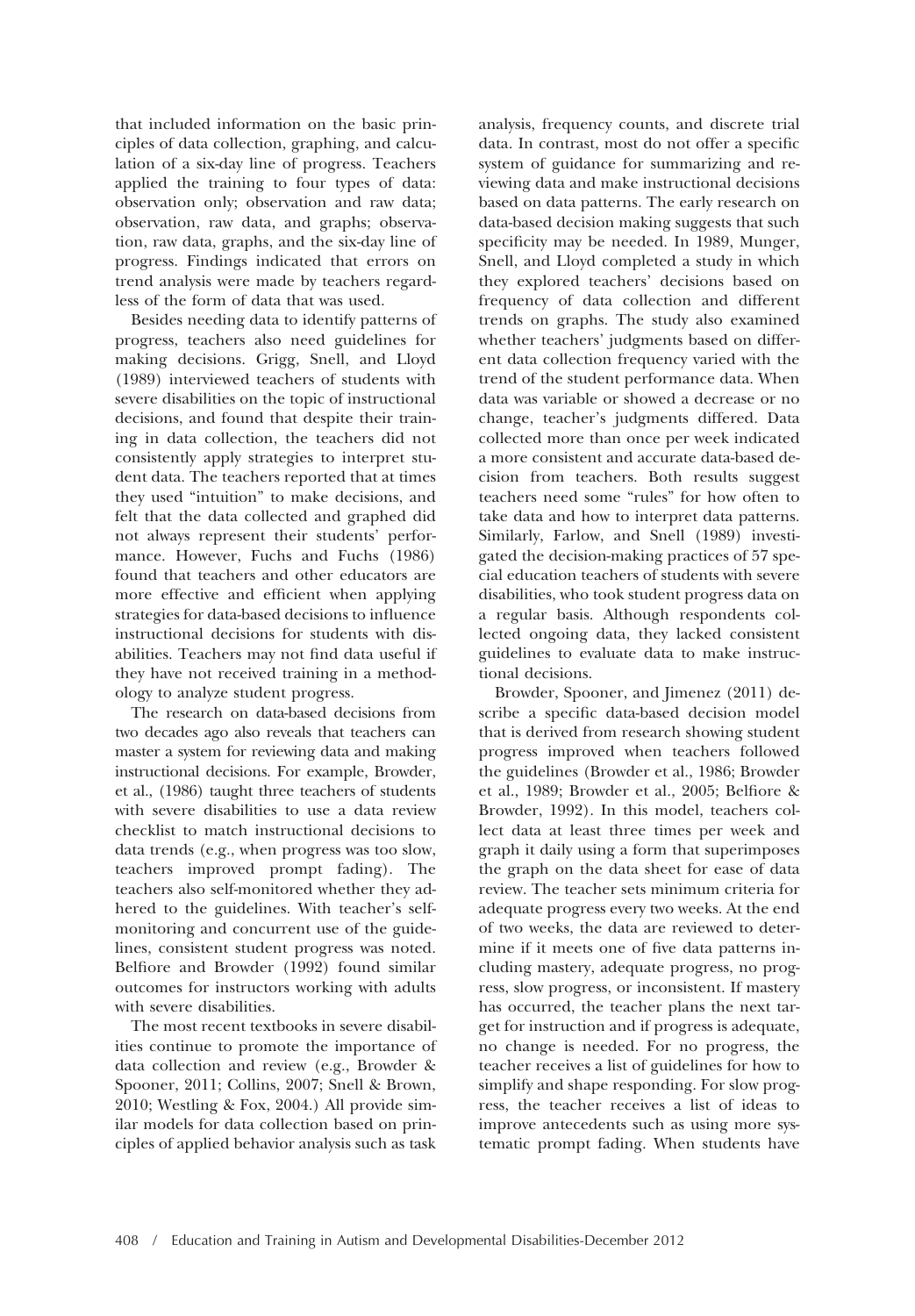shown that they can perform the skill but do not do so consistently or have regressed, teachers follow guidelines to improve motivation for students to perform at criteria.

Although some evidence exists that this system can promote student progress, with the exception of Browder et al., (2005), all participants in prior research were teachers in university-affiliated programs (e.g., Browder et al., 1989). Browder et al., (2005) found evidence of teacher's ability to use the system across a large urban school system with support provided by a university liaison. The purpose of the current study was to determine if teachers across states could master the databased decision system in the context of online professional development.

#### **Method**

#### *Participants and Format*

*Teachers.* Thirty-one teachers of students with moderate to profound intellectual disability or autism participated in the study. The teachers' years of experience ranged from 2–23 years with an average of 7.4 years of experience. All had their current state licensure in special education and 62% had a Master's degree in special education. All teachers taught in self-contained special education classrooms and 54% were located in urban school systems. The thirty-one participants represented five different states (10 from western state A, 3 from western state B, 9 from southeastern state C, 3 from south eastern state D, and 8 from a southwestern state E). State directors of alternate assessment were given information to invite the teachers to participate in the professional development. Teachers also received training on how to teach state standards to students with severe disabilities on a separate professional development day with larger groups of participants. To be eligible to attend the training, teachers needed to be serving  $3<sup>rd</sup>$  through  $11<sup>th</sup>$  grade students classified as having moderate, severe, or profound developmental disability or autism and serving students participating in their states' accountability system by taking alternate assessments based on alternate achievement standards (sometimes called the " $1\%$ ").

*Trainers.* A total of three trainings were conducted (two states joined together for two of the trainings). The trainings were delivered by members of a university research team. Two of the trainers were fulltime PhD level research staff and the third was a doctoral student in special education. All were licensed special education teachers with extensive classroom experience with students with severe disabilities. Trainers also had used the data-based decision model in their own classroom experiences. All three also had extensive experience providing state and national professional development.

*Format.* The 1.5 hour training was conducted online through an interactive format called WIMBA. WIMBA is a synchronized format delivered online that provides a means of delivering content live with an opportunity to interact with the presenters. The training was offered on three occasions by one member of the research team. The number of participants from the various states ranged from 3 to 10 teachers per on line session.

## *Materials*

A PowerPoint was developed that contained information on reasons to collect data, the steps for data collection and summary, and the guidelines for data-based decisions. The power points also included multiple examples of student data showing each of the five types of patterns (no progress, mastery, adequate progress, slow progress, and inconsistent). The resources provided to the teachers included a data based decision table, sample data based decision graphs, blank data sheets and graphs for the teachers to use in their own classrooms, as well as sample graphs and data sheets to correspond with the scenarios provided in the PowerPoint. See Table 1 for an abbreviated version of the data based decision table.

#### *Dependent Measure*

The dependent measure was a pretest and a posttest that was developed for the training. The pre- and posttest measures included five data sheets that showed a variety of data patterns for a variety of instructional objectives (e.g., sight words, science concepts, task anal-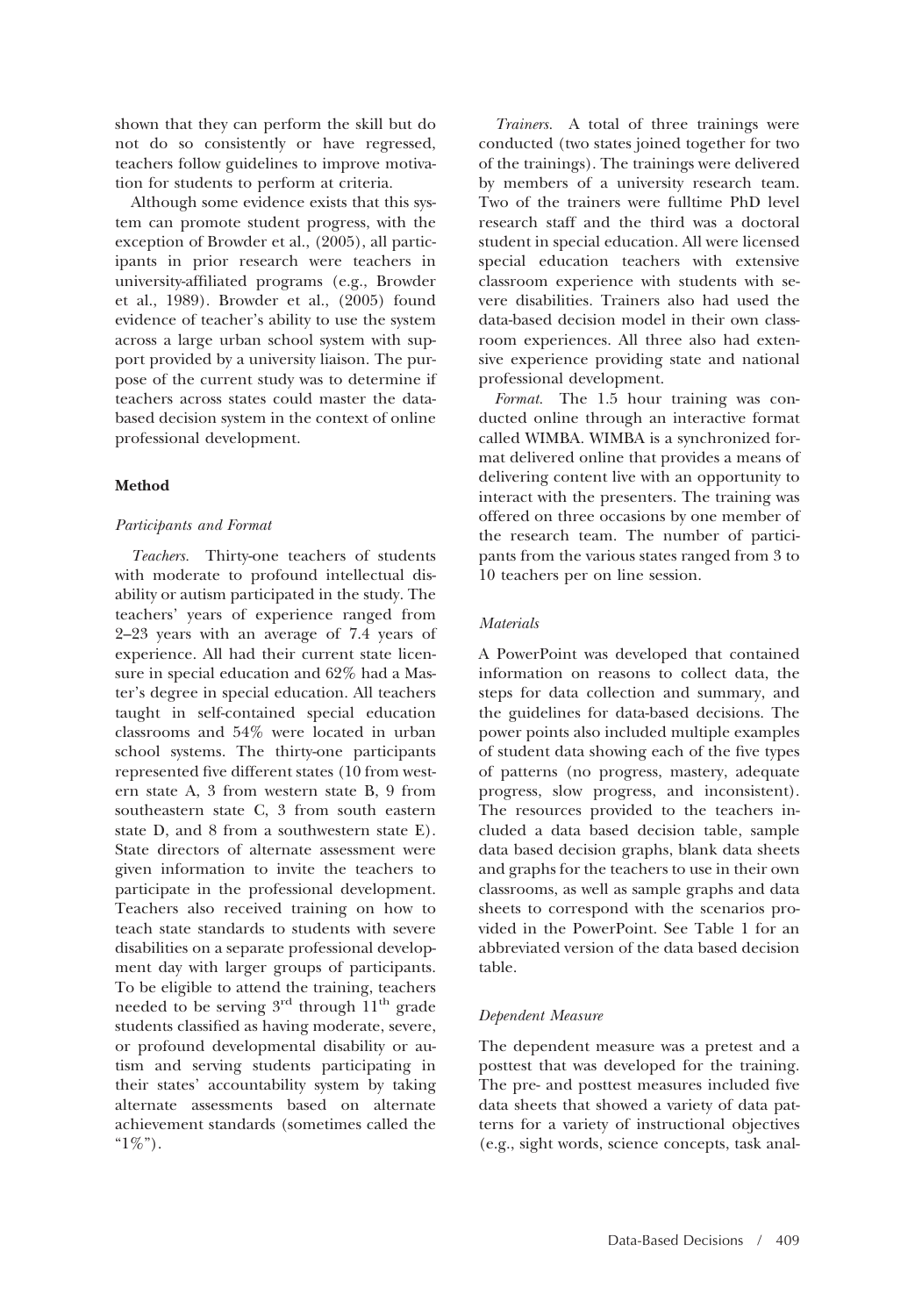### **TABLE 1**

| Data Pattern         | Change Needed              | Examples of Options                                                         |  |  |
|----------------------|----------------------------|-----------------------------------------------------------------------------|--|--|
| <b>Mastery</b>       | Introduce new skill        | Introduce new science terms;<br>Target a new daily living skill             |  |  |
| Adequate Progress    | Make no changes            |                                                                             |  |  |
| No Progress          | Simplify/shape Responding  | Use assistive technology;<br>Teach a subset of the skill                    |  |  |
| <b>Slow Progress</b> | <b>Improve Antecedents</b> | Use time delay to fade prompts;<br>Use/fade stimulus cues                   |  |  |
| Inconsistent         | <b>Improve Motivation</b>  | Vary reinforcers;<br>Offer choice of materials<br>Have student self-monitor |  |  |

|  |  |  |  |  |  |  | Data-based Decision System for Students with Severe Disabilities |
|--|--|--|--|--|--|--|------------------------------------------------------------------|
|--|--|--|--|--|--|--|------------------------------------------------------------------|

ysis of a math procedure, daily living skill). The participants had to identify the data trend (i.e., mastery, slow progress, no progress, steady progress, and inconsistent) and based on the data trend, then identify what changes to make to instruction. The pre- and posttest contained different data sheets reflecting different instructional objectives, but each reflected all five data patterns.

One week prior to the online WIMBA training, each participant was emailed the pretest that included the five data sheets and instructions for how to list the data pattern and instructional decision on each sheet. The participants returned the pretest before the on line training. The posttest measure was administered after completion of the online training and was also delivered via email to each teacher to be returned within one week after the training. Teachers received a resource for their classroom (Barnes & Nobles gift card) after they completed both tests.

The research team scored each test by assigning a score of 1 for each correct data trend and a score of a 1 for each instructional decision that matched the data trend for a total possible score of 10 points per test. Each participant score was entered into a spreadsheet and calculated into a percent correct. Interobserver agreement data were collected on scoring of the participants pretest and posttests by a graduate research assistant. Agreement was calculated by using the item by item method (e.g., both agreed data pattern identified correctly) in which the number of observer agreements was divided by the number of agreements plus disagreements multiplied by 100. Mean IOA was 98% (range of 95% to 100%), with IOA completed on 33% of the pre/posttests.

#### *On Line Professional Development Procedure*

The content was delivered via a 1.5 hour online WIMBA training with a PowerPoint presentation, sample data sheets, guided practice with feedback, discussion, and independent practice. Specifically, the presentation started with a slide on why to collect data. Next, the presentation discussed the steps to making informed data based decisions. The first step included the following guidelines: (a) collect data at least three times per week, (b) analyze data every two weeks, (c) graph the data and plot an aim line on a graph, and (d) identify the trend of the data (i.e., mastery, no progress, slow progress, inconsistent, or steady progress). The next step of the training provided information on decisions to make based on the trend of the data. Specifically, teachers were trained in the following guidelines for each data trend: (a) mastery—develop a new plan to extend performance and work on maintenance of the current skill, (b) no progress—simplify and shape the skill (e.g., incorporate assistive technology for response mode), (c) slow progress—improve antecedents (e.g., use systematic prompt fading strategy), (d) inconsistent—improve motivation (e.g., use varied reinforcers or offer choice of materials), and (e) adequate progress (above aim line)—do not make any changes to in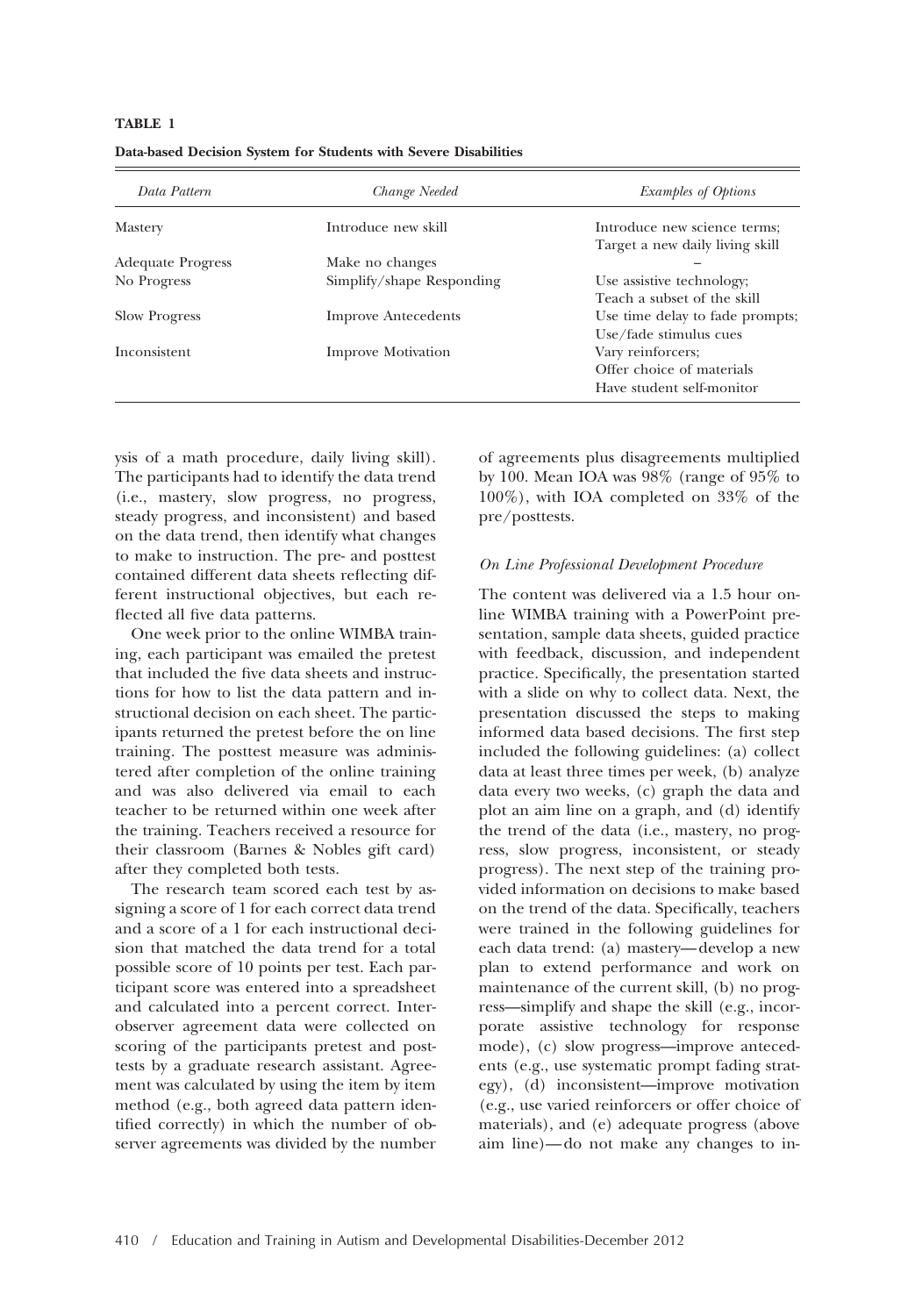struction. Additionally for each of these five data based decisions, the teachers were provided a table with examples of decisions for each data pattern (see Browder, Spooner, & Jimenez, 2011, p. 84.) The next step of the training focused on a discussion of how to implement the decision and track additional data. During this part of the training, several mock student descriptions were presented and participants were guided through practicing the implementation of data based decisions. For example, the teachers considered what assistive technology might simplify a skill for a student with physical challenges. The next part of the training focused on the exceptions, when data-based decisions may not apply (e.g., when regression is due to illness; when student has not received consistent instruction). In the final part of the presentation, the presenter emailed the teachers data sheets while they were on line, had them make the decisions, and then review their decisions with all participants. To accompany the training, participants were emailed the data-based decision table, as well as a set of blank data sheets that could be used for a variety of types of skills (e.g., task analysis, duration, cumulative, repeated trial, repeated opportunity, frequency).

## *Procedural Fidelity*

A second member of the research team listened to all trainings and used a checklist to identify if all components of the training were covered including the rationale, guidelines for data collection and summary, types of data patterns, guidelines for instructional decisions, guided practice with sample data sheets, and independent practice with a second set of data sheets (the emailed set).  $A + was given$ for each component covered, a – was given if the component of the training was left out. Procedural fidelity was determined by dividing the number of each observed component by the number of total components to the training and multiplied by 100 (Billingsley, White, & Munson, 1980). Mean procedural agreement was 100% for all trainings.

#### *Research Design and Analysis*

A one-group, nonrandomized, pre-posttest design was implemented. Differences in scores from pre to posttest were calculated with a nonparametric, related samples test (i.e., Paired Samples *t*-Test). The ESs for significant differences were determined with Cohen's *d* (Cohen, 1988). Mean values are presented with their standard deviations. The accepted level of confidence was  $p < .05$ .

#### **Results**

A paired sample *t*-test was used to examine the mean differences on the dependent measure. Statistical significance was found between the pretest and posttest scores  $(t(30) = 10.9656,$  $p \leq 0.0001$ ,  $d = 2.313$ ). Descriptive statistics showed that after the data-based decisions training teachers were able to identify more data patterns and make more data-based decisions on the posttest  $(M = 9, SD = 1.7)$ compared to the pretest  $(M = 4.5, SD = 2.2)$ . An overall gain average of 4.5 was found.

#### **Discussion**

Nearly two decades ago, researchers studied extensively how teachers of students with severe disabilities use instructional data (Farlow & Snell, 1994). This body of research provided important information that teachers needed data to identify patterns of progress accurately, and could learn a system of guidelines to improve data-based decisions, and through doing so improve student progress (Browder et al., 2011). Although textbooks continued to promote the importance of taking data on student progress in teaching students with severe disabilities (e.g., Collins, 2007), these texts did not always include specific guidelines for how to recognize a data pattern and apply an instructional decision. The promise of data-based decisions was not translated from research to practice.

Interpreting data can be complex and teachers have reported difficulty in knowing how to interpret their data or what to do with it (Grigg et al., 1989). It is feasible that there are multiple systems for data review and analysis that would produce effective outcomes for students with severe disabilities. Although the system developed by Browder and colleagues (Browder et al., 1986; 1989) is simple, it currently is the only one that includes information on the impact on students in real teach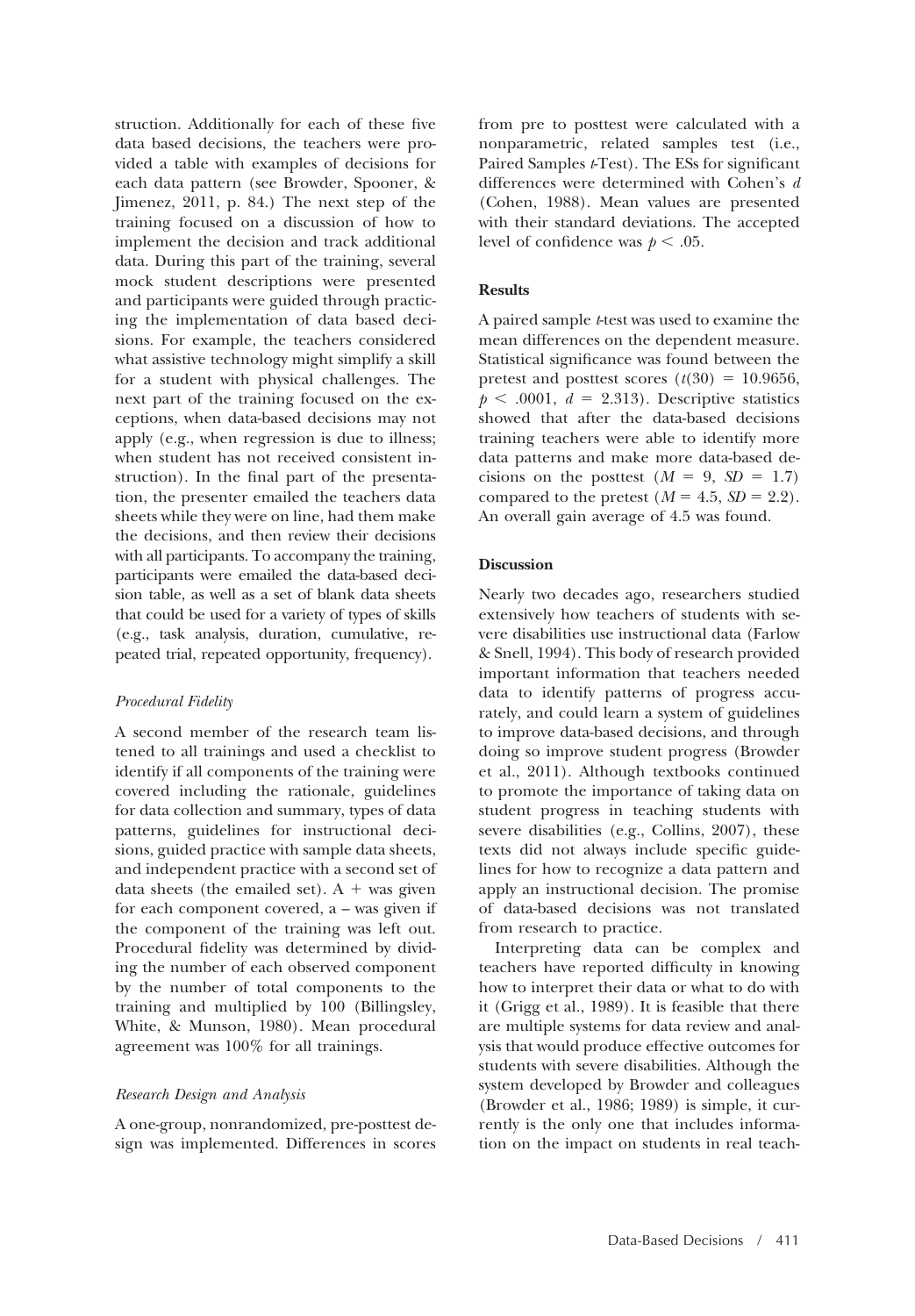ing settings. Browder et al., (2005) began to translate this system from research to practice by implementing it in a large urban system to promote gains on the state's alternate assessment. This demonstration provided further promise that these simple guidelines could have an important impact on student learning. What was still missing was evidence that teachers from more diverse regions could learn the system. It also was important to determine if teachers could acquire the method in a time and format more typically available for professional development. Few teachers can receive the one-to-one consultation teachers received in the research by Browder et al. (1989) or the on-site consultation to discuss data patterns that the teachers in Browder et al. (2005) received.

The current study provides evidence that teachers from a wide range of geographic regions who had no ongoing participation in a university-affiliated teaching program could master the data-based decision system. They also did so in only 90 minutes of on line training. There were some notable limitations in this study. In collaborating with the states, we were unable to recruit a control group willing to do the pre and posttests without training in data-based decisions. In future research, it might be possible to use a delayed treatment group who receive the training after the posttest. A second limitation is that there was no measure of application to the participants' own students. In future research, it might be possible to have teachers submit data sheets from their own students a month after training.

#### *Implications for Practice*

Farlow and Snell (1994) stated that every day teachers must decide what to teach their students, how to respond and when to change their instruction. Effective decisions are used to improve student performance. As early as 1980, Haring, Liberty, and White found that teachers were more effective when they followed decision rules to change instruction based on data patterns. Practitioners need a set of guidelines that they apply routinely for data review and instructional decision making.

The system created by Browder et al., 1986 and applied in this study has several features to consider in creating a data-based decision practice. First, the teachers had a set of data collection sheets that could be applied across a wide variety of skills. This saved time as teachers did not have to create new data collection forms. Second, the graphs of the data were superimposed on the data reducing the number of sheets of paper needed and making it possible to look at individual responses and data patterns simultaneously. Third, the system created a ritual for data collection and review; teachers worked towards having at least six data points every two weeks to have enough data to review progress. Finally, the decision rules were summarized on a simple chart so teachers could consider options "ata-glance." While the exact change to be made required more thought (e.g., exactly how to simplify a response), knowing the general direction to take helped teachers begin to identify options. While practitioners may choose to individualize their data system to their students and context, these general "habits" of data collection and review may promote ongoing use of a system.

Finally, this study implies the need for training in data-based instructional decisions for teachers of students with severe disabilities. The teachers did not know how to identify the correct data pattern nor make a corresponding instructional decision in the pre-test phase. Online professional development may be one option for building capacity among teachers to use data to improve student progress.

## **References**

- Belfiore, P. J., & Browder, D. M. (1992). The effects of self-monitoring on teacher's data-based decisions and on the progress of adults with severe mental retardation. *Education and Training in Mental Retardation, 27,* 60–67.
- Billingsley, F. F., White, O. R., & Munson, R. (1980). Procedural reliability: A rationale and an example. *Behavioral Assessment, 2,* 229–241.
- Browder, D. M., Demchak, M., Keller, M., & King, D. (1989). An in vivo evaluation of the use of data-based rules to guide instructional decisions. *The Journal of the Association for Persons with Severe Handicaps, 14,* 234–240.
- Browder, D. M., Spooner, F. H., & Jimenez, B. (2011). Standards-based invitidualized education plans and progress monitoring. In D.M. Browder and F. Spooner (Eds.). *Teaching students with mod-*